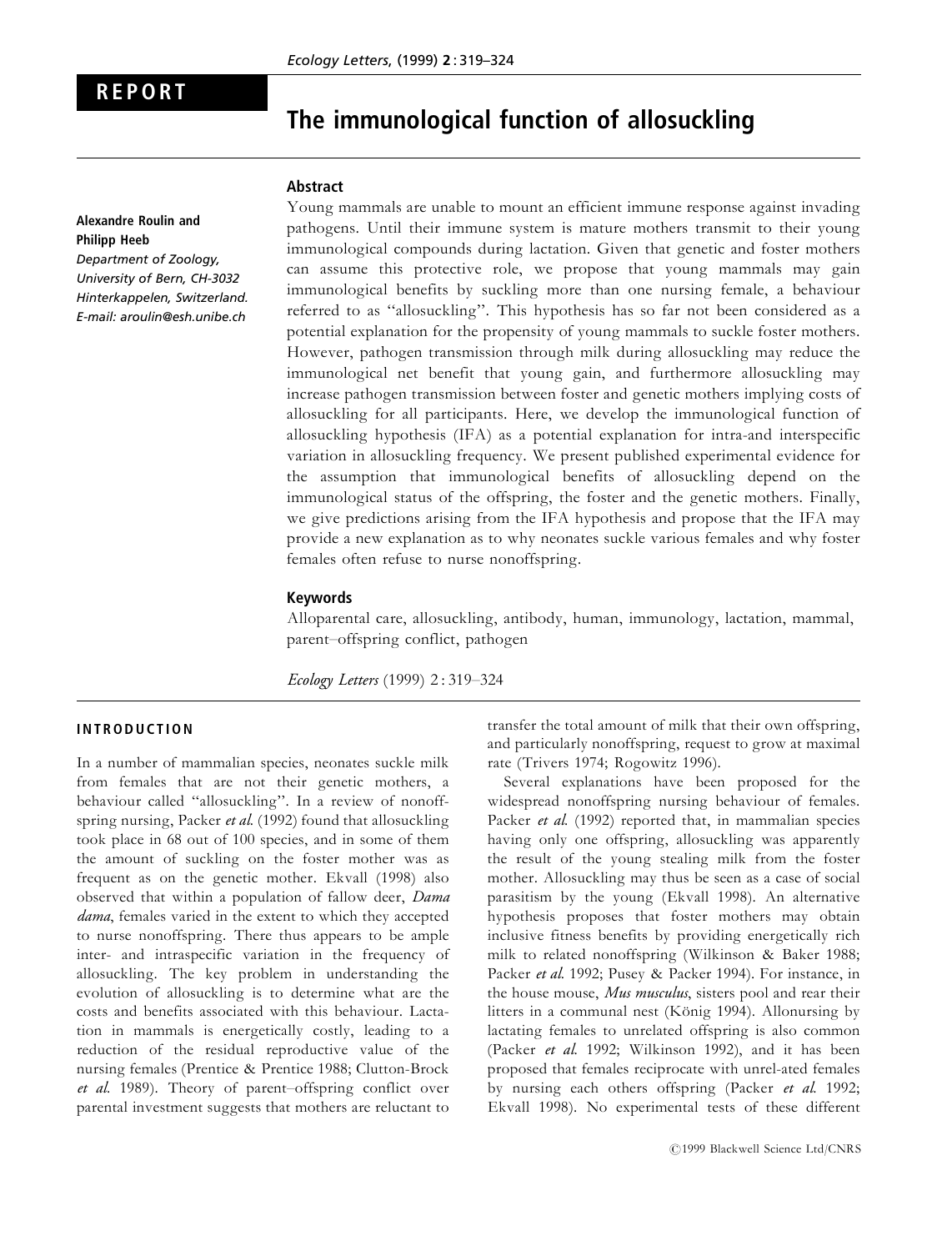hypotheses have yet been conducted, and the fitness benefits obtained by foster mothers due to allosuckling remain unclear (Pusey & Packer 1994; König 1997).

So far, evolutionary ecologists considered that neonates gain extra energetically rich food by suckling foster mothers (Riedman 1982; Packer et al. 1992) given that milk contains large amounts of proteins, lipids and carbohydrates (Prentice & Prentice 1988; Clutton-Brock 1991). However, this explanation does not consider the vital immunological benefits of lactation for the young. Young mammals are unable to mount an efficient immunological response against invading pathogens. Until their immune system is mature the mother provides the necessary immune compounds during lactation (Watson 1980; Newman 1995).

In the present paper, we propose that besides a gain in nutrients by suckling various females, young mammals may simultaneously improve their immunocompetence. In this context, we first describe the mechanisms of immunity derived from maternal milk. Second, we present experimental evidence that foster mothers can supply immunity to nonoffspring. Third, we examine the possibility that pathogen transmission during lactation may reduce the immunological net benefit of allosuckling. Finally, we propose that the transmission of both immunological compounds and pathogens during allosuckling could potentially account for variations in the frequency of allosuckling within and among species. We call this novel hypothesis the "Immunological Function of Allosuckling" hypothesis, or "IFA" in short.

## **IMMUNOLOGY OF LACTATION**

Maternal milk contains many immunological compounds participating in the protection of the offspring against pathogens (Newman 1995). Antibodies (Ab) or immunoglobulins (Ig) are the most studied and probably the most important immunological components in milk (e.g. Gustafsson et al. 1994, 1996). For simplicity, hereafter we will refer mainly to Ab. In some mammalian taxa the mother transfers Ab to the foetus through the placenta (Watson 1980). In all taxa, mothers transfer to offspring, shortly after delivery, large amounts of Ab in the colostrum and, up to weaning, low Ab-concentrated milk (Butler 1979; Watson 1980; Berthon & Salmon 1993). Because allosuckling usually takes place when young are able to move towards lactating foster mothers (Ekvall 1998), we will focus here on the immunological aspects of milk rather than colostrum.

The gastrointestinal and respiratory tracts of young mammals are invaded by a wide range of parasites including worms, bacteria, viruses, fungi and protozoa (hereafter all referred to as pathogens), which draw resources from the young and cause cell lysis (Abbas et al. 1994). Ultimately these pathogens depress the fitness of their host (Arnold &

Lichtenstein 1993; Roelke-Parker et al. 1996). To complete growth and maturation of tissues, young have therefore to eliminate or keep under control the proliferation of pathogens (Behnke et al. 1992; Sams et al. 1996). Before the immune system of the suckling young is mature, the mother assumes this protective role by transferring Ab during lactation (Gillin & Reiner 1983; Villalpando & Hamosh 1998). For instance, in humans, breast-fed infants appear to be less susceptible to pneumonia and gastroenteritis than bottle-fed infants (Liu & Wang 1995; Wright et al. 1998).

Mother and offspring live in the same environment, and therefore have a high probability of sharing similar pathogens. Pathogens display on their surface a wide range of antigens inducing the production of specific maternal Ab (Abbas et al. 1994). After having been transferred through milk into the offspring, these Ab react with the same category of antigens (Newman 1995). The ingested maternal Ab can have therapeutic effects when transferred at the time of infection. For instance, maternal IgA protects the gastrointestinal tract of the suckling young by blocking the initiation of bacterial or viral infections, neutralizing enterotoxins, opsonizing bacteria or facilitating their phagocytosis (Reiter 1978; Watson 1980). The ingested maternal IgG are absorbed through the intestines of the neonate, enter the bloodstream and can be transported up to peripheral body sites from where pathogens are spreading (Watson 1980). Moreover, it has been shown that neonates are better protected from diseases when provided with milk containing high rather than low concentrations of Ab (Gustafsson et al. 1994). Ingested specific maternal Ab can also have prophylactic effects when they have a subsequent immunological activity, at the time of first pathogen infestation (Gustafsson et al. 1994; Villalpando & Hamosh 1998).

Most Ab present in milk are not produced by the mammary tissue but transported from blood to the mammary gland (Watson 1980). The amounts of milk produced as well as the concentration of Ab vary throughout the lactation period and among teats (Klobasa & Butler 1987; Hoy et al. 1995; Weaver et al. 1998). Because the production of specific Ab following an infection is limited in time, a mother needs to be re-immunized if she is to confer immunity to offspring during the whole suckling period. Moreover, because the production of specific Ab packed in milk is induced by pathogens displaying specific antigens (Dimitrijevic et al. 1995; Abbas et al. 1994), previous contact with a given pathogen will determine whether a female can transmit to her progeny Ab directed specifically against this pathogen. Mounting of a specific immune response can take several days (Goldblum et al. 1975) to several weeks (Roitt et al. 1996), a period too long to protect offspring efficiently against virulent pathogens (Andrews & Hewlett 1981). Thus, mothers can vary in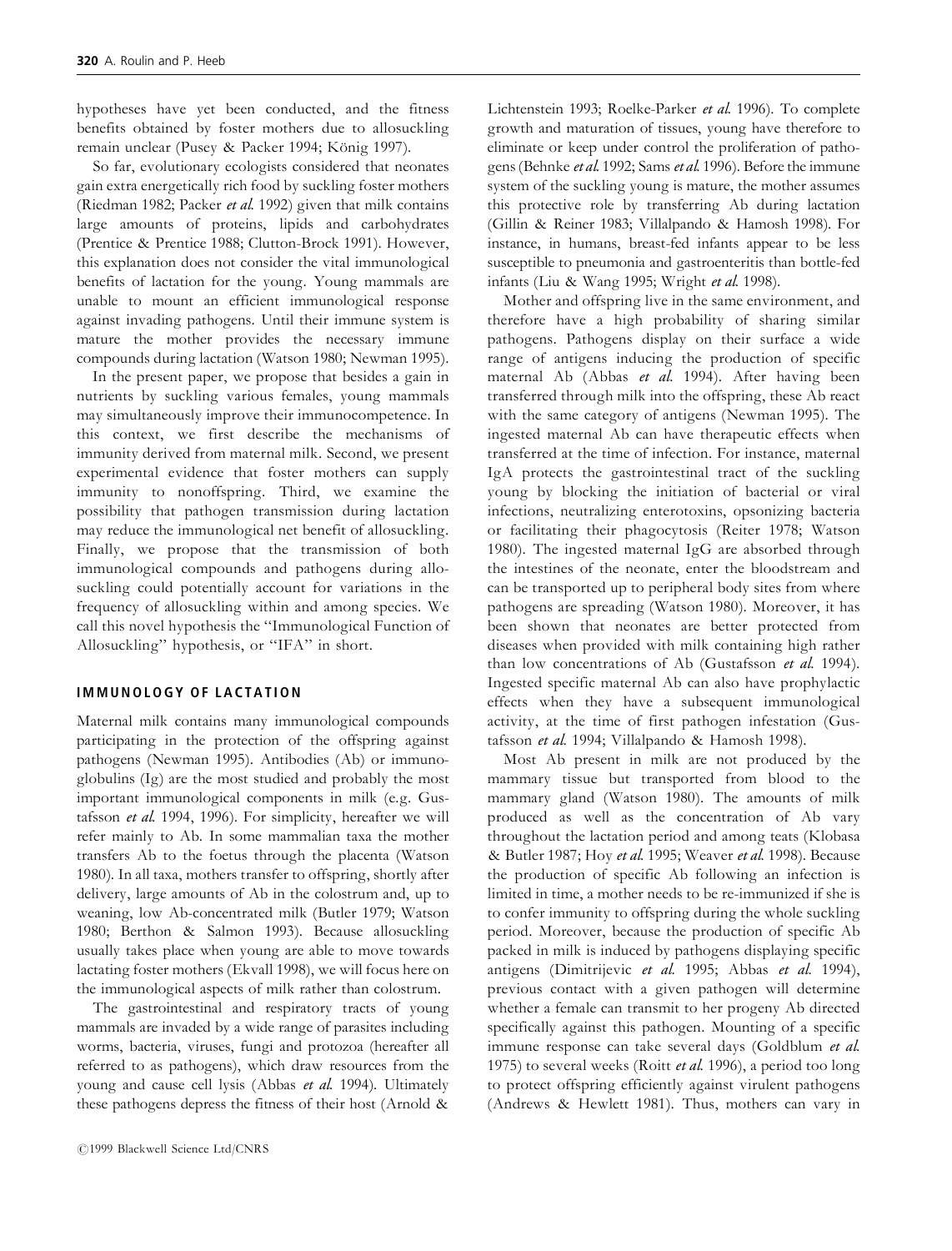their ability to transfer immunity to offspring if they differ in their past exposure to pathogens.

Another source of variation in the production of specific Ab is differences in genetic make-up between females (Abbas et al. 1994). Selection experiments with mice have demonstrated that the ability to produce large amounts of Ab is heritable (da Silva et al. 1998). Thus, females can vary in their efficiency to control parasite infection, for instance because they have different alleles allowing them to produce different amounts of specific antibodies in response to antigenic challenge (Roitt et al. 1996). Genetic variation also occurs at other genes than those controlling humoral immunity. For example, variation in the activity of macrophages can have a genetic component (Roitt et al. 1996), and macrophages are transmitted through milk into offspring (Newman 1995). Genetic variation also occurs at the major histocompatibility complex (MHC), which are molecules displayed at the cell surface of lymphocytes, and used for immune recognition (Abbas et al. 1994). Different MHC-alleles confer resistance to different parasites (Apanius et al. 1997). Given that lymphocytes are passed on from mother to offspring during lactation (Newman 1995), MHC may play a role in the immunological protection of neonates.

Finally, poor nutritional condition and stressful environments tend to inhibit the maternal production of Ab (Ader & Cohen 1985; Gorczynski 1992; Weaver et al. 1998) and females in different phenotypic condition may vary in their ability to transfer immunocompetence to offspring (Sams et al. 1996). Females in poorer condition can produce a smaller amount of milk (Brussow et al. 1996) or milk with lower Ab concentrations (Weaver et al. 1998).

# IMMUNOLOGICAL BENEFITS OF ALLOSUCKLING

Experimental evidence that foster mothers can confer immunity against pathogens to foster offspring have been provided using knock-out laboratory mice lacking functional B cells. Gustafsson et al. (1994) showed that immunodeficient mice raised by immunodeficient foster mothers successfully completed their development only in pathogen-free environment. In nonsterilized conditions immunodeficient mice survived and grew normally only when suckling immunocompetent foster mothers. In nonsterilized environments phenotypically normal mice survived and grew normally only if raised by immunocompetent mothers. In another experiment, Gustafsson et al. (1996) showed that mice nursed by immunodeficient mothers grew normally when artificially administered monoclonal Ab, whereas offspring not provided with Ab grew at a slow rate and died more often. Two conclusions for the IFA hypothesis can be made from Gustafssons' experiments. First, immunological compounds supplied

by foster mothers *per se* improved the growth and the survival prospect of immunodeficient foster offspring. Second, the benefits young obtained from suckling foster females depended on the immunological status of the young, the genetic mother and the foster mother (Fig. 1).

#### IMMUNOLOGICAL COSTS OF ALLOSUCKLING

Determining the immunological costs of allosuckling might help explain why allosuckling often does not occur. Milk is not only a way for immunological compounds to be transferred from mother to offspring but it also constitutes the milieu where pathogens can be transmitted among hosts. For instance, women infected by syphilis, hepatitis B, or HIV can infect their babies during lactation (Fildes 1988; Ewald 1994; Kreiss 1997; Vochem et al. 1998). Thus, an allosuckler runs the risk of contracting



Figure 1 Immunological interactions during allosuckling. (a) No pathogen transmission takes place during lactation. The neonate gains extra milk by suckling a foster mother (thin filled arrow) which contains antibodies against pathogens P1 and P2 not present in the milk of the genetic mother (large filled arrow). The neonate obtains antibodies against P3 only from the genetic mother. (b) Pathogens are transmitted during lactation. During allosuckling the neonate not only obtains antibodies but risks being infected by pathogen P1 from the foster mother (dashed arrow). The neonate can transmit P1 to his/her genetic mother during nursing. The foster mother has a risk of being infected by pathogen P3 during allonursing.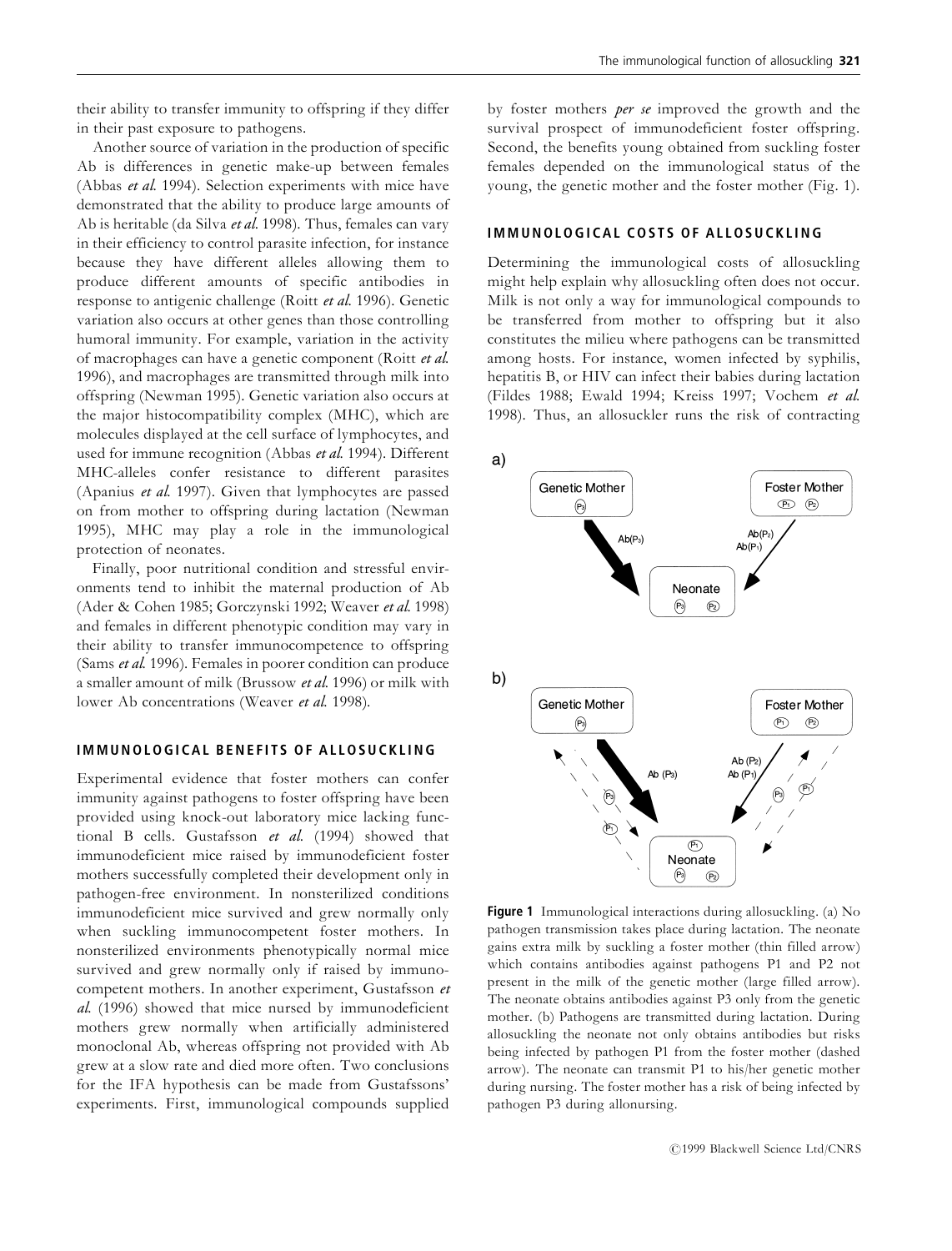pathogens carried by the foster mother (Fig. 1b). Transmission of pathogens can also go from the young to the lactating mother. For example, in humans, babies carrying syphilis can transmit the disease to wetnurses (Fildes 1988). Lambs transferring bacteria to the teats of ewes (i.e. mastitis; Scott & Jones 1998) is another example. Thus, by allowing nonoffspring to suckle them, lactating females incur a risk of contracting new pathogens towards which they may not have the necessary immunological defenses. New pathogens can infect the mammary gland resulting, for instance, in a reduced milk production (Maunsell et al. 1998). This may reduce the current and/or future reproductive success of the lactating female and affect her propensity to nurse nonoffspring.

Maternal Ab transferred to offspring have not only beneficial effects but may also have a detrimental impact on neonatal growth. For instance, specific Ab absorbed by the offspring can bind directly to epitopes located at the surface of the pathogen and consequently decrease the stimulation and retard the maturation of the neonates' immune system (Carlier & Truyens 1995; Wold & Adlerberth 1998). Moreover, maternal Ab can react with the neonate erythrocytes leading to haemolytic diseases (Watson 1980). Despite these costs, maternally derived Ab are believed to commonly provide net benefits to offspring (Watson 1980; Carlier & Truyens 1995). In sum, under immunological costs we consider the fact that transferred Ab can have pathological effects on neonates and that the transmission of pathogens during lactation can negatively affect the health of all three participants (Fig. 1b).

#### PREDICTIONS OF THE IFA HYPOTHESIS

In its simplest form, allosuckling involves three participants, the allosuckler, the genetic mother and the foster mother. We expect that the frequency of allosuckling is influenced by the magnitude of the immunological benefits achieved by the allosucklers, but also by the frequency of pathogen transmission during lactation between the foster young and both the foster and the genetic mothers (Fig. 1). Below, we make three predictions based on the unexplored premises that immunological benefits of allosuckling and pathogen transmission can affect patterns of allosuckling in mammals. For clarity, we present predictions in two parts depending on whether pathogens are transmitted or not during lactation (Fig. 1a, b). This difference may be useful when considering microparasites (e.g. virus, bacteria) that can be transmitted through milk, and macroparasites (e.g. macroscopic worms, insects, acarians) that cannot. This list of predictions is nonexhaustive and is likely to grow as more knowledge on the immunological function of allosuckling and the dynamics of pathogen transmission during nonoffspring nursing becomes available.

#### Pathogens not transmitted during lactation (Fig. 1a)

# Prediction 1. The immunological benefits of allosuckling increase with the intensity of pathogen infestation or the virulence of pathogens contracted by neonates.

Young mammals with higher burdens of pathogens or infected by virulent pathogens may benefit by obtaining Ab from other females than only those provided by their genetic mother. One assumption of this prediction is that by suckling several mothers young are able to mount a stronger immune response against pathogens, either through an increase in the amount of specific Ab or due to the presence of Ab with different paratopes for the same pathogen (for the same antigen different individuals can produce different specific Ab referred to as paratope, Roitt et al. 1996). It is expected that experimentally infected young will clear infections more efficiently if they are fed with milk from several mothers compared to young fed with the same quantity of milk from a single mother. Thus, allosucklers should grow better and have a higher survival rate.

# Prediction 2. Young derive greater immunological benefits by suckling various females when their genetic mother lacks specific Ab against a pathogen or produces lower amounts of Ab.

The genetic make-up and phenotypic condition of the mother will determine her ability to mount an efficient immune response, and in turn her ability to transfer immunocompetence to offspring. Thus, it is expected that neonates of susceptible mothers infected by a pathogen are more likely to allosuckle compared to neonates of resistant mothers infected by the same pathogen. This prediction raises the possibility that females lacking specific Ab or being unable to produce sufficient amounts of Ab may promote allosuckling by their offspring.

#### Pathogens transmitted during lactation (Fig. 1b)

# Prediction 3. High levels of allosuckling increase the rate of pathogen transmission.

In the case where allosuckling facilitates the transmission of pathogens, pathogen prevalence is expected to be higher in groups showing a higher frequency of allosuckling. This prediction should hold for both intra- and interspecific comparisons. A first corollary of this prediction states that mothers should develop stronger resistance towards nursing nonoffspring in groups infected by virulent than less virulent pathogens transmitted during lactation. A second corollary states that if the genetic mother has a risk of contracting pathogens from foster mothers through allosuckling of their young, she should prevent her offspring from suckling other females.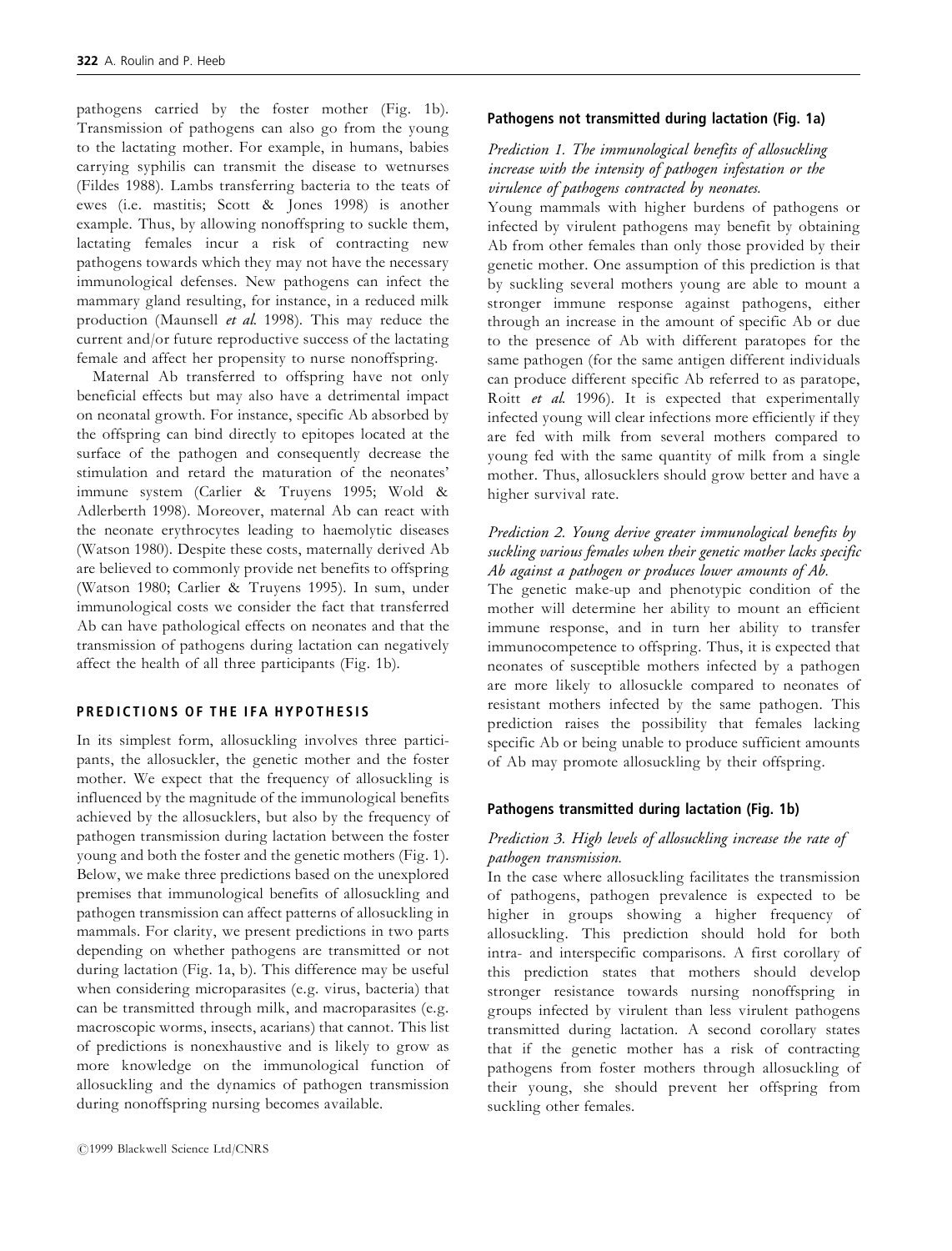#### CONCLUSION

The aim of this paper is to suggest the transfer of both immunological compounds and pathogens during lactation as new and potentially important aspects for understanding the evolution of allosuckling. The IFA hypothesis complements the commonly described nutrient benefits obtained by nonoffspring suckling foster mothers (Rogowitz 1996). The IFA hypothesis makes new predictions about the likely costs and benefits of allosuckling for neonates, foster mothers and genetic mothers. Because young mammals that suckle foster mothers for immunological benefits may also ingurgitate extra milk, and thus may obtain simultaneously energetical benefits from allosuckling, experiments will be required to test the relative importance of energetic and immunological benefits of allosuckling.

The IFA hypothesis may provide a functional explanation for the prevalence of wetnursing and allosuckling in human societies where mothers cross-foster babies for breastfeeding (Fildes 1988). Each woman of a cross-foster group may invest the same energy in lactation but each baby is fed on the milk of various mothers that are not necessarily related, forming so-called "milk kinships" (Fildes 1988; Khatib-Chahidi 1992). Moreover, in humans the transition in food production from hunter-gatherers to farmers led to an increase in population sizes/densities and resulted in the emergence of virulent pathogens (Diamond 1998). The IFA hypothesis would suggest that patterns of allosuckling in human societies covary with the type of food production and the related risk of pathogen infestation. Finally, the IFA hypothesis may provide an explanation for the evolution of lactation induction in nonpregnant females (Creel et al. 1991) where allosuckling would allow related young to gain immunological benefits from various females. In the dwarf mongoose, Helogale parvula, pseudopregnant subordinates suckled related nonoffspring, and litter sizes with spontaneous lactators were larger than litters without lactating subordinates (Creel et al. 1991).

The IFA proposes that pathogen transmission can increase the costs of allosuckling for the allosuckler, the foster mother and the genetic mother (Fig. 1b), and may thus explain why allosuckling was more frequently observed in intermediate-sized groups (Packer et al. 1992). In mammals, parasite prevalence, infestation intensity and parasite richness have been found to increase with group size/density (Møller et al. 1993; Arneberg et al. 1998; Morand & Poulin 1998). The optimal level of allosuckling may be achieved at intermediate group size and/or densities. For example, in large groups allosuckling may increase disproportionally the rate of pathogen transmission, whereas in small groups the cost of parasitism could be low and allosuckling may not be required

to improve immunocompetence of neonates. A promising issue would be to determine whether the frequency of allonursing/wetnursing before, during and after pathogen epidemics correlates with the fitness of individuals.

### **ACKNOWLEDGEMENTS**

We are grateful to Thomas Jungi, Minus Van Baalen and two anonymous referees for their helpful comments on an earlier draft of the manuscript.

#### **REFERENCES**

- Abbas, A.K., Lichtman, A.H. & Pober, J.S. (1994). Cellular and Molecular Immunology, 2nd edn. W.B. Saunders, Philadelphia.
- Ader, R. & Cohen, N. (1985). CNS-immune system interactions: conditioning phenomena. Behav. Brain Sci., 8, 379–394.
- Andrews, J.S. & Hewlett, E.L. (1981). Protection against infection with Giardia muris by milk containing antibody to Giardia. J. Infect. Dis., 143, 242-246.
- Apanius, V., Penn, D., Slev, P., Ruff, L.R. & Potts, W.K. (1997). The nature of selection on the major histocompatibility complex. Crit. Rev. Immunol., 17, 179-224.
- Arneberg, P., Skorping, A., Grenfell, B. & Read, A.F. (1998). Host densities as determinants of abundance in parasite communities. Proc. R. Soc. Lond. B, 265, 1283-1289.
- Arnold, W. & Lichtenstein, A.V. (1993). Ectoparasite loads decrease the fitness of alpine marmots (Marmota marmota) but are not a cost of sociality. Behav. Ecol., 4, 36-39.
- Behnke, J.M., Barnard, C.J. & Wakelin, D. (1992). Understanding chronic nematode infections: evolutionary considerations, current hypotheses and the way forward. Int. J. Parasitol., 22, 861-907.
- Berthon, P. & Salmon, H. (1993). Facteurs immunitaires des sécrétions mammaires. In Biologie de la Lactation. eds Martinet, J. & Houdebine, L.-M. INRA Editions, Jouy-en-Josas, France, pp. 389-414.
- Brussow, H., Barclay, D., Sidoti, J., Rey, S., Blondel, A., Dirren, H., Verwilghen, A.M. & Van Geert, C. (1996). Effect of malnutrition on serum and milk antibodies in Zairian women. Clin. Diag. Lab. Immunol., 3, 37-41.
- Butler, J.E. (1979). Immunologic aspects of breast feeding, antiinfectious activity of breast milk. Semin. Perinatol., 3, 255-270.
- Carlier, Y. & Truyens, C. (1995). Influence of maternal infection on offspring resistance towards parasites. Parasitol. Today, 11, 94-99.
- Clutton-Brock, T.H. (1991). The Evolution of Parental Care. Princeton University Press, Princeton, New Jersey.
- Clutton-Brock, T.H., Albon, S.D. & Guiness, F.E. (1989). Fitness costs of gestation and lactation in wild mammals. Nature, 337, 260-262.
- Creel, S.R., Montfort, S.L., Wildt, D.E. & Waser, P.M. (1991). Spontaneous lactation is an adaptative result of pseudopregnancy. Nature, 351, 660-662.
- Diamond, J. (1998). Guns, Germs and Steel. Vintage, London.
- Dimitrijevic, M., Markovic, B.M., Laban, O. & Jankovic, B.D. (1995). Suppression of experimental allergic encephalomyelitis in offspring of DA and Wistar rats following immunization of mother with encephalitogen. *J. Neuroimmunol.*, 58, 43-50.
- Ekvall, K. (1998). Effects of social organization, age and